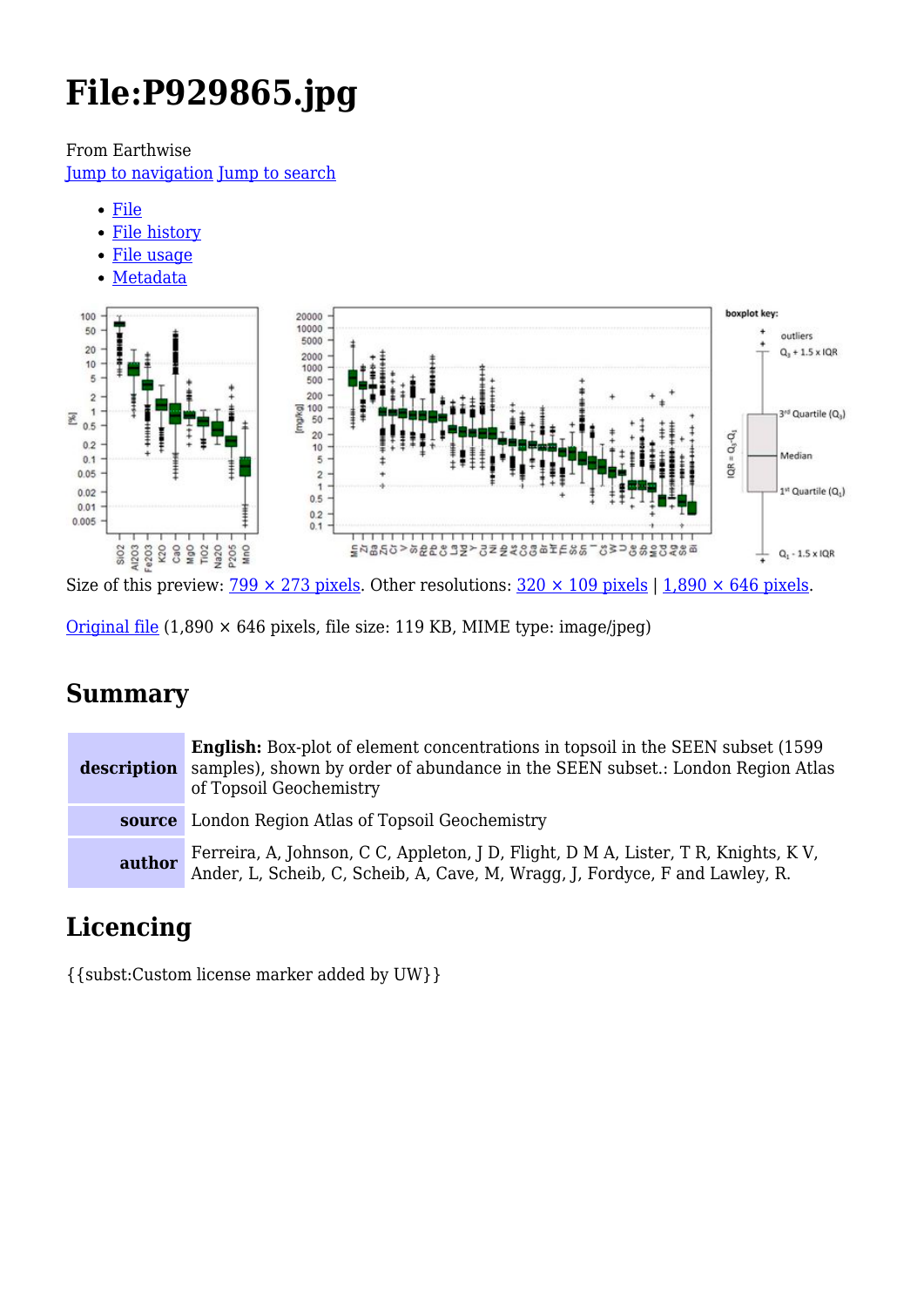Download of 1000 x 1000 pixel images is free for all non-commercial use - all we ask in return is for you to acknowledge BGS when using our images. Click our Terms and Conditions link below for information on acknowledgement text, and to find out about using our images commercially.

#### **Copyright**

The images featured on this site unless otherwise indicated are copyright material of the UK Research and Innovation (UKRI), of which the British Geological Survey is a component body. The British Geological Survey encourages the use of its material in promoting geological and environmental sciences. The images may be reproduced free of charge for any non-commercial use in any format or medium provided they are reproduced accurately and not used in a misleading or derogatory context. Where any images on this site are being republished or copied to others, the source of the material must be identified and the copyright status acknowledged. The permission to reproduce UKRI protected material does not extend to any images on this site which are identified as being the copyright of a third party. Authorisation to reproduce such material must be obtained from the copyright holders concerned.

#### **Non-commercial Use**

Use of the images downloaded from this site and reproduced digitally or otherwise may only be used for non-commercial purposes, which are:-

- Private study or research for a non-commercial purpose
- Education for teaching, preparation and examination purposes

When using the images please credit 'British Geological Survey' and include the catalogue reference ('P Number') of the item to allow others to access the original image or document. Noncommercial users of the images from this site are restricted to downloading no more than 30 images, without seeking further permission from [enquiries@bgs.ac.uk](mailto:enquiries@bgs.ac.uk)

#### **Commercial Use**

For commercial use of these images for which higher resolution images are available, individual permissions and/or licences arrangements should be agreed by contacting [enquiries@bgs.ac.uk](mailto:enquiries@bgs.ac.uk) Commercial use will include publications in books (including educational books), newspapers, journals, magazines, CDs and DVDs, etc, where a cover charge is applied; broadcasts on TV, film and theatre; and display in trade fairs, galleries, etc. If you are in doubt as to whether your intended use is commercial, please contact [enquiries@bgs.ac.uk](mailto:enquiries@bgs.ac.uk)

#### **Warranty**

Use of the images downloaded from this site is at the users own risk. UKRI gives no warranty as to the quality of the images or the medium on which they are provided or their suitability for any use. **Ordnance Survey topography**

Maps and diagrams in Earthwise use topography based on Ordnance Survey mapping. The National Grid and other Ordnance Survey data ©Crown Copyright and database rights 2015. Ordnance Survey Licence No. 100021290 EUL.

# **File history**

Click on a date/time to view the file as it appeared at that time.

| Date/Time                                          | <b>Thumbnail</b> | <b>Dimensions</b>              | User      | <b>Comment</b>                                       |
|----------------------------------------------------|------------------|--------------------------------|-----------|------------------------------------------------------|
| The figure of $\frac{13:17}{20}$ , $\frac{11}{20}$ | 1 Hotel in       | $1,890 \times 646$<br>(119 KB) | contribs) | $Dbk$ (talk   User created page<br>with UploadWizard |

You cannot overwrite this file.

### **File usage**

The following page links to this file: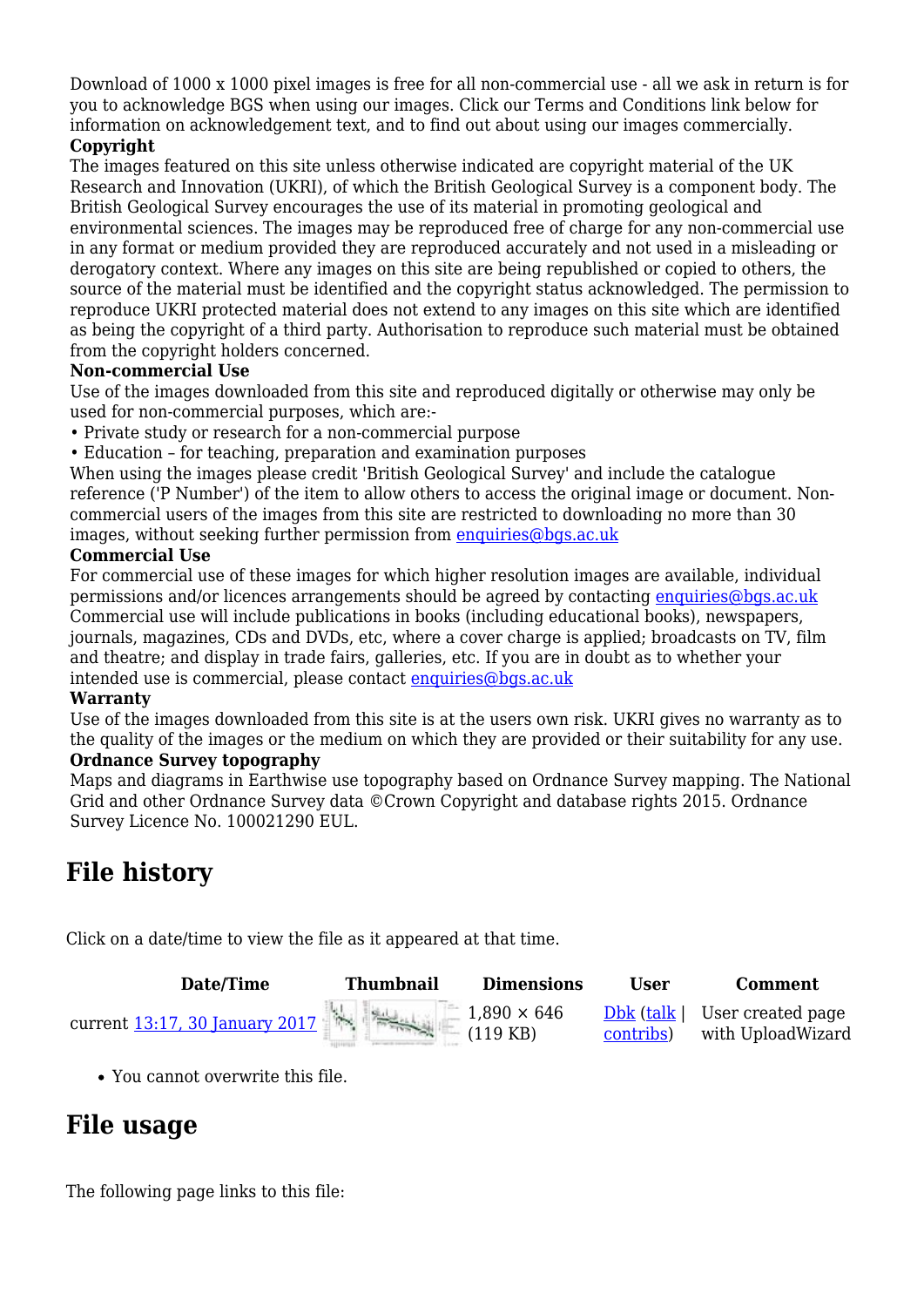[London Atlas: Materials and methods III: data analysis](http://earthwise.bgs.ac.uk/index.php/London_Atlas:_Materials_and_methods_III:_data_analysis)

# **Metadata**

This file contains additional information, probably added from the digital camera or scanner used to create or digitise it.

If the file has been modified from its original state, some details may not fully reflect the modified file.

| Software used                                          | Adobe Photoshop CC 2015 (Windows)                                                        |
|--------------------------------------------------------|------------------------------------------------------------------------------------------|
| Date and time of digitising                            | 12:24, 17 March 2016                                                                     |
| Date metadata was last modified 16:26, 9 November 2016 |                                                                                          |
| File change date and time 16:26, 9 November 2016       |                                                                                          |
|                                                        | Unique ID of original document xmp.did:0c8561e5-8331-2247-aa7d-39353867a7e9              |
| <b>IIM</b> version                                     | 28.576                                                                                   |
|                                                        | Retrieved from 'http://earthwise.bgs.ac.uk/index.php?title=File:P929865.jpg&oldid=30680' |
| Categories:                                            |                                                                                          |

- [License tags](http://earthwise.bgs.ac.uk/index.php/Category:License_tags)
- [Uploaded with UploadWizard](http://earthwise.bgs.ac.uk/index.php/Category:Uploaded_with_UploadWizard)

# **Navigation menu**

### **Personal tools**

- Not logged in
- [Talk](http://earthwise.bgs.ac.uk/index.php/Special:MyTalk)
- [Contributions](http://earthwise.bgs.ac.uk/index.php/Special:MyContributions)
- [Log in](http://earthwise.bgs.ac.uk/index.php?title=Special:UserLogin&returnto=File%3AP929865.jpg&returntoquery=action%3Dmpdf)
- [Request account](http://earthwise.bgs.ac.uk/index.php/Special:RequestAccount)

### **Namespaces**

- [File](http://earthwise.bgs.ac.uk/index.php/File:P929865.jpg)
- [Discussion](http://earthwise.bgs.ac.uk/index.php?title=File_talk:P929865.jpg&action=edit&redlink=1)

 $\Box$ 

### **Variants**

### **Views**

- [Read](http://earthwise.bgs.ac.uk/index.php/File:P929865.jpg)
- [Edit](http://earthwise.bgs.ac.uk/index.php?title=File:P929865.jpg&action=edit)
- [View history](http://earthwise.bgs.ac.uk/index.php?title=File:P929865.jpg&action=history)
- [PDF Export](http://earthwise.bgs.ac.uk/index.php?title=File:P929865.jpg&action=mpdf)